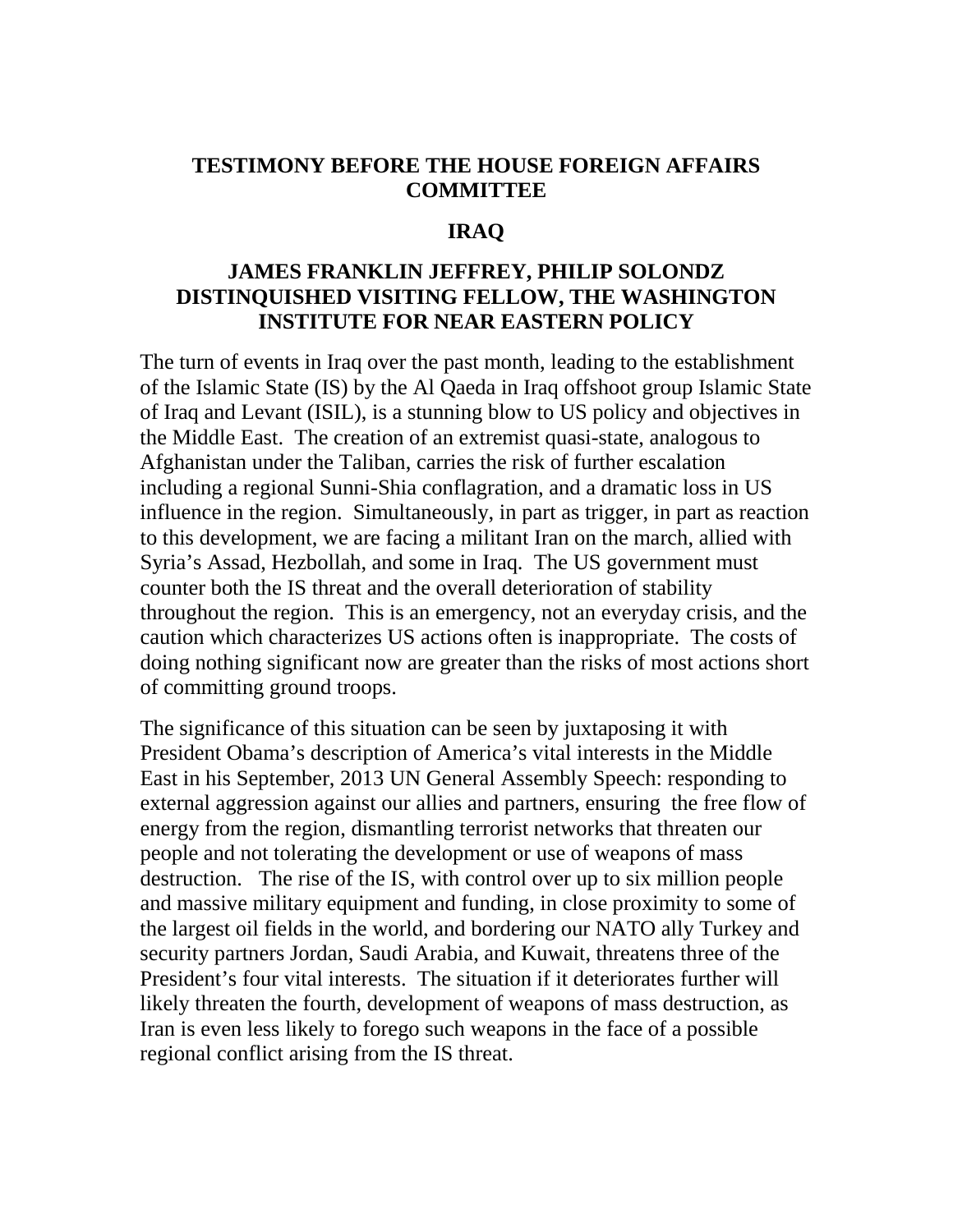The President's course of action outlined in his Iraq speech of June  $19<sup>th</sup>$  is sensible: protect our Baghdad embassy, strengthen our intelligence and military presence in and around Iraq, increase assistance to the Iraqi military, and press the Iraqi political system to support a new, inclusive government which can reach out to estranged Sunni Arabs and Kurds and maintain the country's unity; only then with our help can it begin to retake areas held by the IS. Consider this Plan A. While this remains the best option, and actions to achieve it are discussed below, it is not clear if we still have time to achieve it. Iraq is functionally split into three states—the IS, the Kurdistan Regional Government (KRG), and rump Iraq governed out of Baghdad, which is almost entirely cut off from the KRG by the IS and marauding Sunni insurgents. Mass murders of Sunni and Shia prisoners and civilians by Shia militias and ISIL respectively exacerbate the divisions further. The Administration thus must focus on a Plan B in case Iraq's current divisions grow even deeper.

#### **PLAN A**

To achieve the President's objective of a unified, inclusive Iraq to which we can provide significant new military assistance including air strikes, the following needs to occur in the days ahead:

--The Iraqi parliament, charged with forming a new government after the March elections, must decide on a prime minister other than Nuri al Maliki. There is absolutely no chance of Iraq remaining united, or of the Iraqi security forces performing effectively, or of an inclusive government appealing to Kurds and Sunni Arabs, with him still at the helm. The ink in written commitments by Iraqi leaders to reach out to other communities over the past 11 years would fill several bathtubs; what is needed is not new promises, but concrete action. The most convincing such action would be for Maliki to step down, failing that, for the Shia parties to coalesce behind essentially any alternative candidate to force him out. Maliki is rightly associated with the worse forms of sectarianism, and only his departure would convince now highly skeptical Kurds and Sunni Arabs that a Shia Arab-dominated political system will take their concerns into account. Removing Maliki is a job for the Iraqis, not the US, and Washington has to be careful not to advocate his departure openly, as that will only strengthen him. But we must make clear that serious US military engagement, now desperately needed, will come only with a different leadership.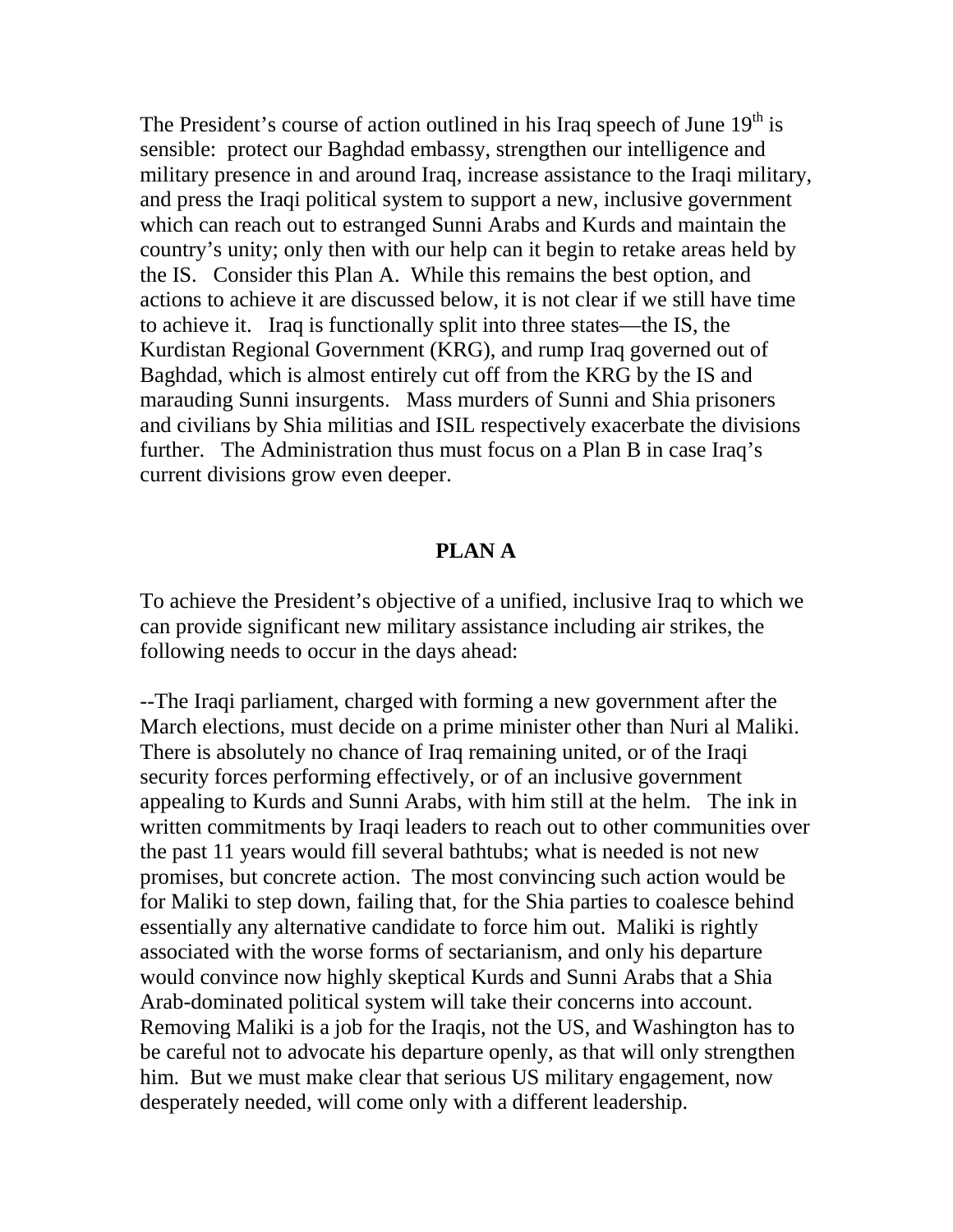--The Kurds must be brought back into the Iraqi camp. Their dispute with Maliki and on a larger level Baghdad has grown more serious since Mosul fell, due to serious errors by both Erbil and Baghdad. Finding a replacement for Maliki is necessary but not sufficient to win the Kurds back. This will require further compromises on Kurdish oil exports and building on a December 2013 agreement not carried out, and Baghdad needs to restart payment of the Kurds' 17% share of southern oil exports. In turn the Kurds, as they have acknowledged, will have to share their oil proceeds 17- 83% between themselves and Baghdad, and exercise restraint on the status of the Kirkuk field now in their military power. The US, once the above measures are taken, should pressure both the Kurds and their not-so-silent patron, Turkey, to participate fully in the central government, and cease threatening an independence referendum. What's in this for the Kurds? Full independence is a chimera given not only Iranian but Turkish sensitivities, a 17% share of all Iraq's oil exports will earn Erbil more money than exporting from the north, even with Kirkuk, for the next few years at least, and tranquility between Erbil and Baghdad will allow both to focus on the greater threat—IS.

--The new Iraqi leadership should make clear that it will institute similar oil earnings distribution policies to the Sunni provinces, along the lines seen to some degree with the KRG and oil producing provinces. While politicians' promises to distribute wealth equitably and promote economic development are fine, they have been heard many times with little results, especially in Sunni areas. Only such a dramatic, concrete commitment will win credibility in the Sunni areas.

--The U.S. should begin very limited strikes against ISIL elements to support Kurdish Peshmerga, Sunni Arab tribal fighters, and Iraqi central government security forces when the latter are defending the approaches to Baghdad or other majority Shia population areas. Such strikes could shift the military momentum away from IS, and show all those fighting it that the US, under the right conditions, not only will strike IS, but will strike it much harder. Given prior Administration reluctance to use military force, such demonstrations now are necessary. Limited US strikes could leverage our efforts for an inclusive central government. But we would have to be careful, as the President said, not to give the impression that we are taking sides with a sectarian government against the Sunnis. The strikes thus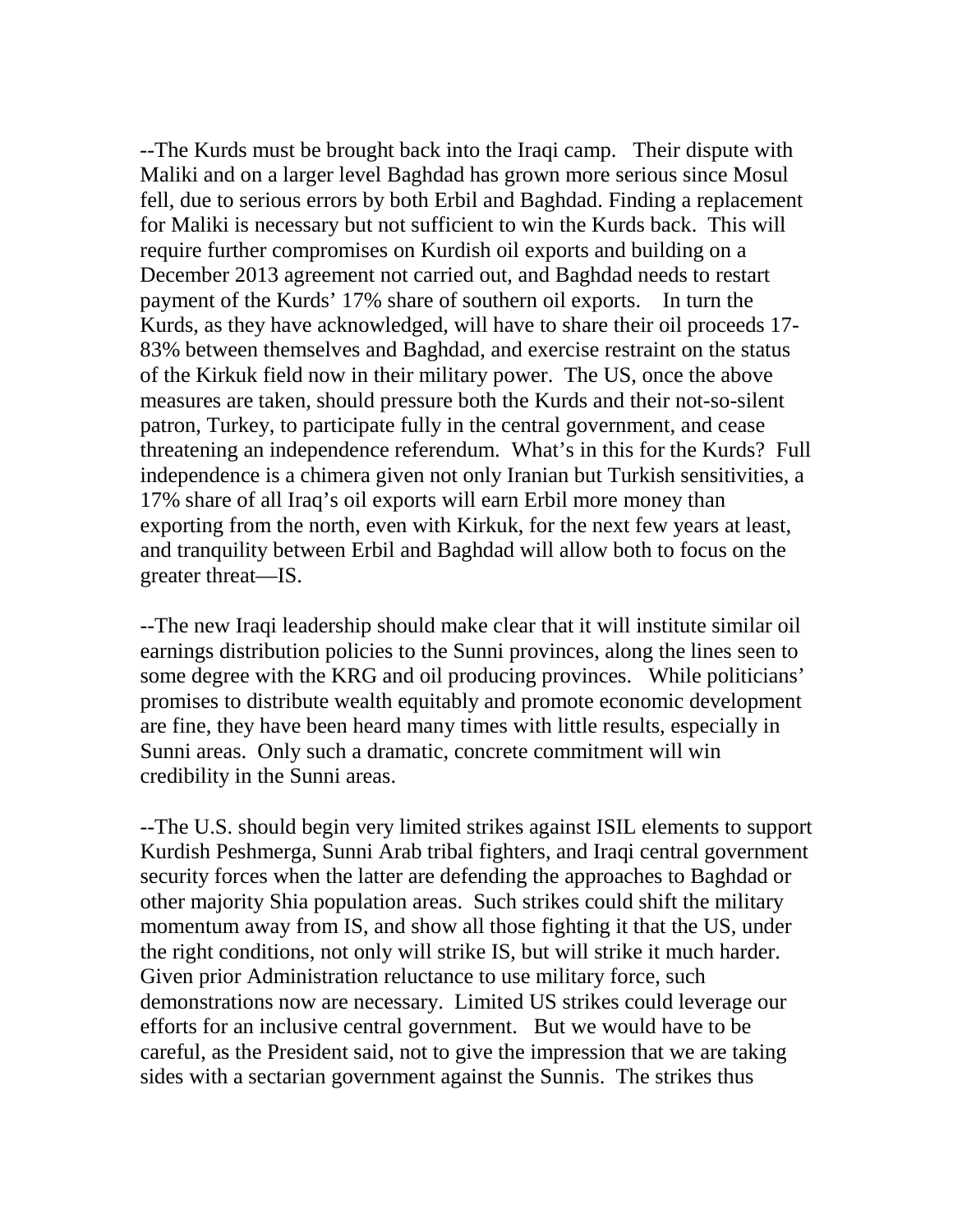would have to be coordinated with friendly Iraqi Sunni Arabs and regional partners.

--Simultaneously, the US should rapidly deploy its \$500 million committed to train and equip the Syrian opposition. The US should begin strikes against IS in Syria, and once significant US-trained and equipped forces are in the field, strike against Syrian government forces opposing them.

--Once these steps have been taken, the U.S. can plan with the Iraqi government, KRG, friendly Iraqi Sunni Arabs, and regional partners, to retake those Iraqi areas now held by the IS. Such a counter-insurgency plan would include aggressive US training, equipping, and coordinating, intelligence, and air strikes, along with action by Sunni Arabs willing with our help to take on IS.

### **PLAN B**

While the above offers the best way forward, it may soon be too late to implement it, as the divisions between the various Iraqi groups deepen, the KRG moves towards virtual independence, and Maliki entrenches himself in office.

Were this to occur, the US must deal with three separate entities, all posing significant problems for American interests: an IS threatening us, as well as our allies and partners, and a magnet for jihadist supporters world-wide; a KRG moving ever more towards a de jure breakup with Baghdad, raising the specter of a Near East-wide quest for a Kurdish nation state, and undermining existing borders; and a rump Iraq, dominated by Shia religious parties heavily influenced by Iran, and controlling what the International Energy Agency believes could well be exports of six million barrels of oil by 2020—almost two thirds of Saudi Arabia's exports.

Under these circumstances, the US should:

----deter and if necessary defeat IS attacks on Jordan and other partners and allies. This is the sine qua non of any effective American role. To carry it out the Administration must concede that its policies have generated huge doubts about America's military reliability. Thus actions, not just words.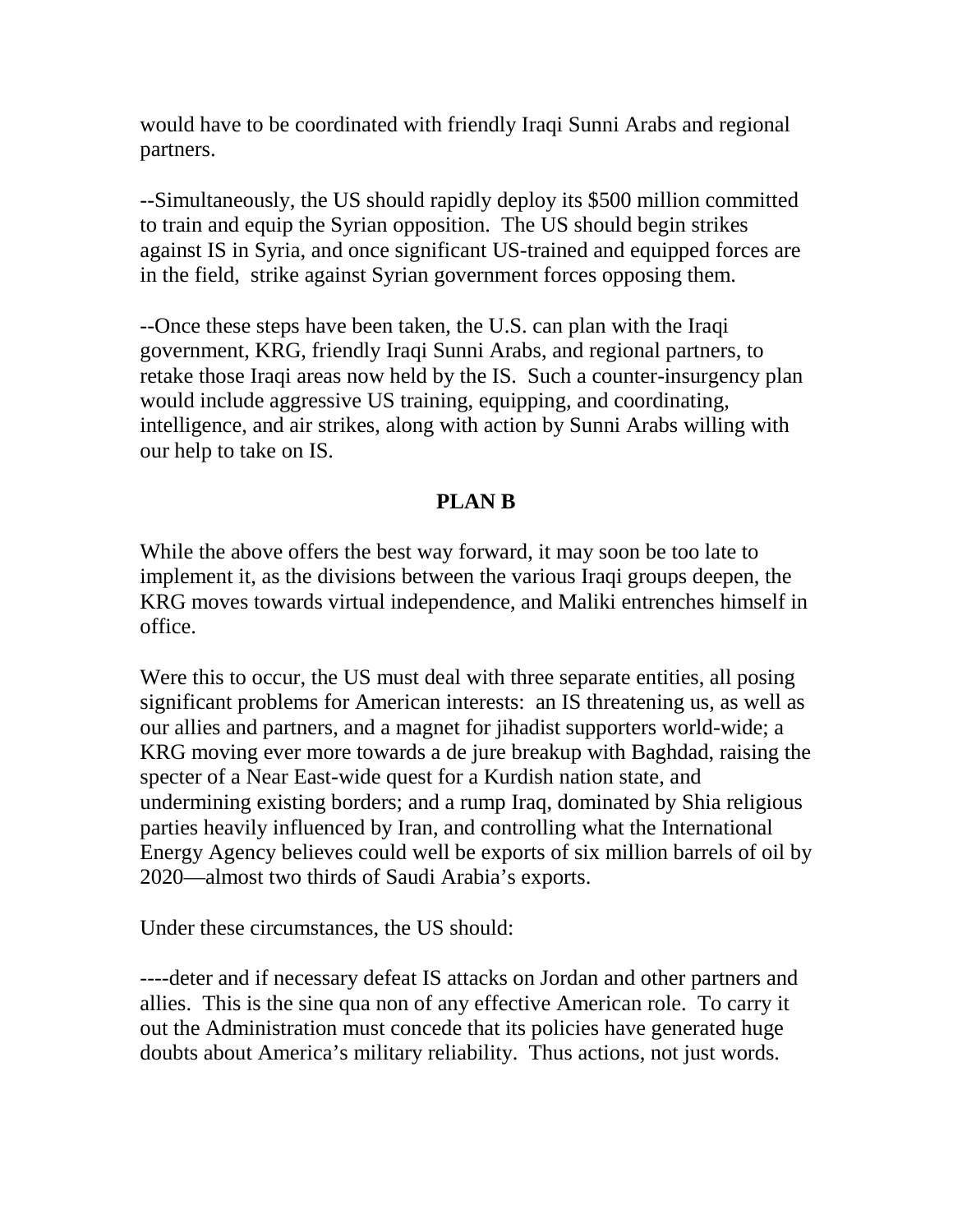--coordinate policies with Turkey, Jordan, Israel, and the Gulf States. That is easy to write but hard to implement. It would have to include more active US support for the Syrian opposition, agreement with other states on whom to support within it, and caution with the KRG, neither endorsing a independent status anathema not just to Baghdad but to Arab states, nor opposing KRG-Turkish cooperation on oil exports and security.

--conduct strikes against IS in both Iraq and Syria.

--recalibrate US policy towards Baghdad; to the extent it is willing to cooperate with us, and avoid provoking the Kurds and the Sunni Arabs further, then limited US military support under the FMS program should continue, as should direct US military action against IS attacks against Shia population centers. This policy will require constant review depending upon how influential Iran becomes in Baghdad, and how relations develop between Baghdad and its Kurdish and Sunni Arab citizens.

### **IRAN**

The US should maintain limited exchanges with Iran on Iraq, as at a superficial level (unity of the state, fight against IS), there are common interests. But there are no common goals, and the Administration must be cautious in giving any impression that there is one. Here the mess that the Middle East has become severely hampers US freedom of action. Essentially, we see not one but two hegemonic Islamic radical forces intent on overthrowing the prevailing nation state order in the region—Al Qaeda especially IS, and the Islamic Republic of Iran. Importantly, our allies in the common struggle for stability—Turkey, Israel, and the Sunni Arab states—see Iran as at least an equal threat to their survival as Al Qaeda, and we must respect that to gain their essential cooperation.

On the other hand, we should not be drawn into a regional "Sunni versus Shia" conflict. Such a conflict would tear the region apart, and any US involvement would have us violating our "we fight for liberal principles, not sectarian interests" policy that we have been able to maintain in the region and elsewhere, such as in the Balkans.